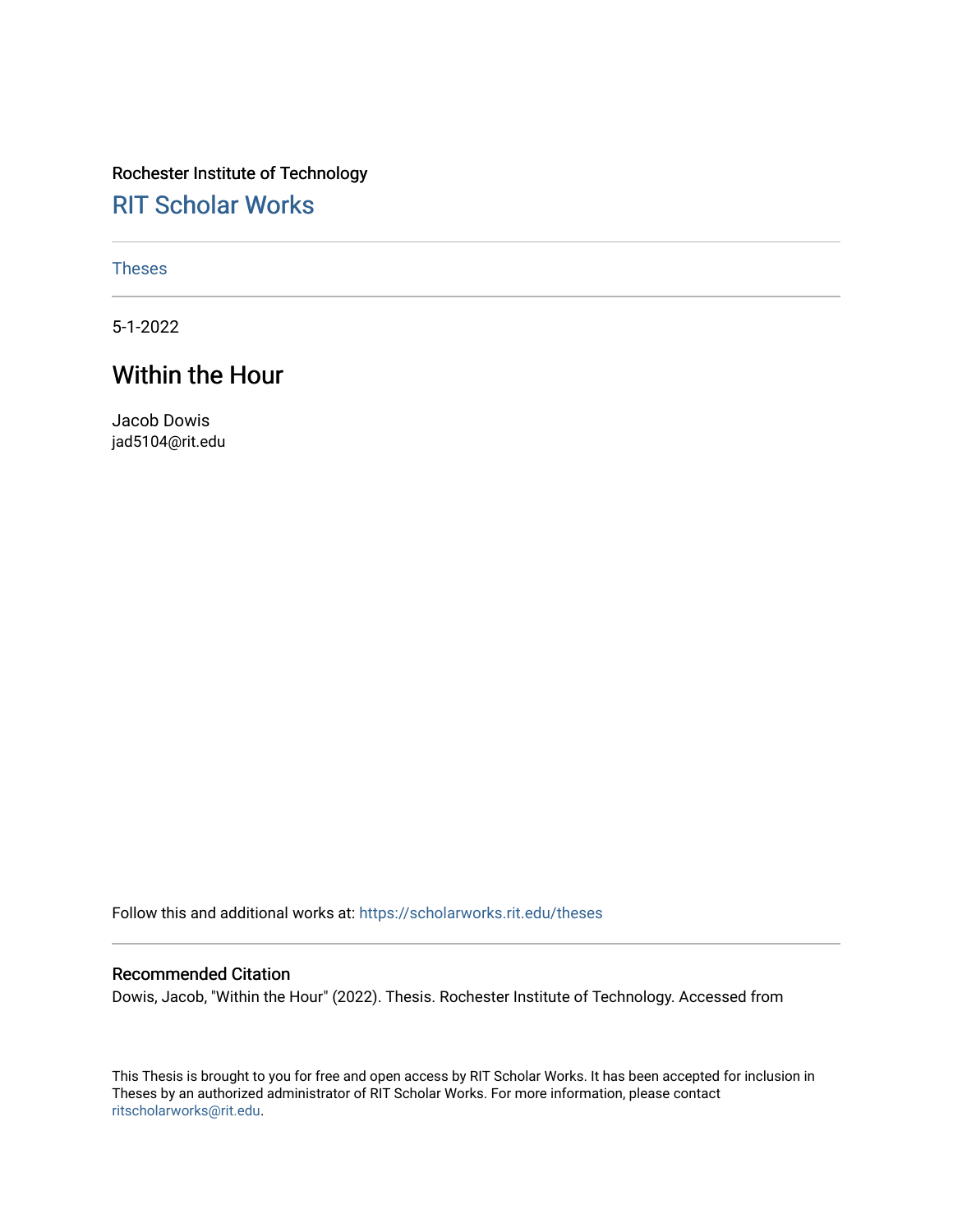

# **Within the Hour**

by

## Jacob Dowis

A Thesis Submitted in Partial Fulfillment of the Requirements for the

Degree of Master of Fine Art in Photography and Related Media

School of Photographic Arts and Sciences

College of Art and Design

Rochester Institute of Technology Rochester, NY May 1, 2022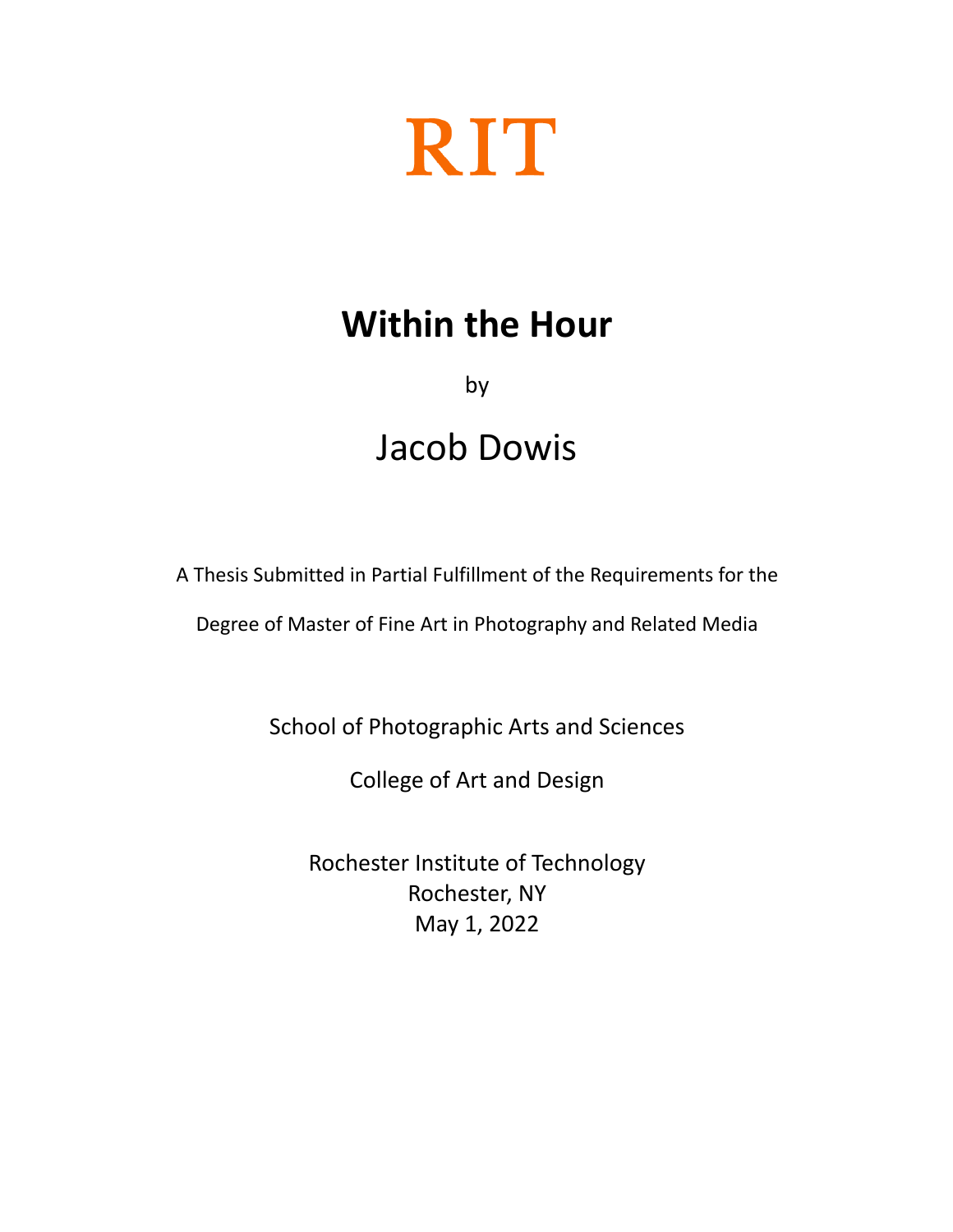## **Committee Approval**

**Joshua Thorson Date** Director MFA Photography and Related Media

**Ahndraya Parlato Date** Lecturer

MFA Photography and Related Media

**Daniel Larkin Date** 

Associate Professor MFA Photography and Related Media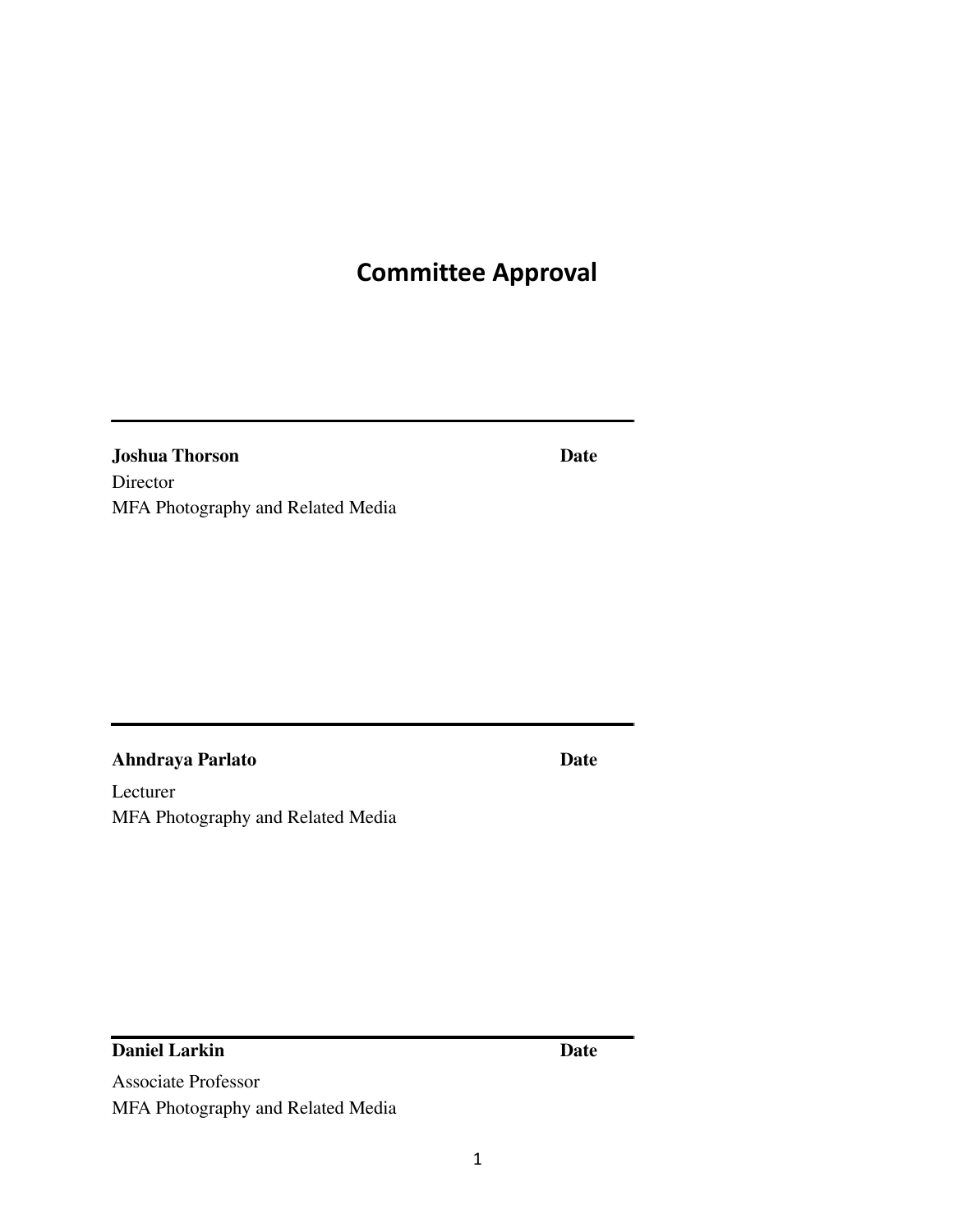Copyright 2022

By

Jacob Dowis

All rights reserved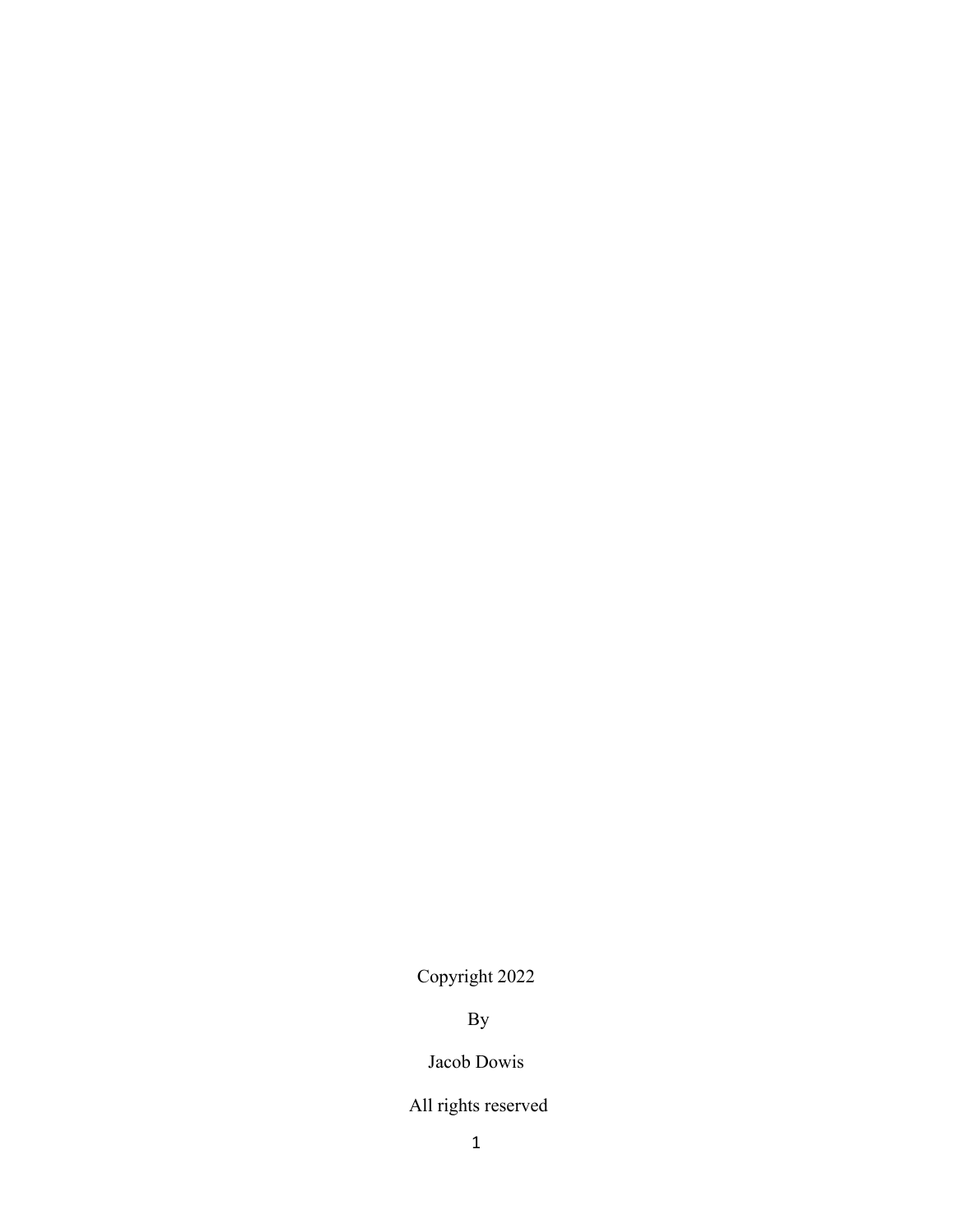### Abstract

In our hyper-connected, present-day reality, many people think of solitude as a strange or lonely aspect of life. Over the last two years, I have been exploring themes of solitude by isolating individuals in composition. I first began the project primarily by photographing myself and the landscape around me, including both residential and public areas that I would find myself in. The concept grew from the isolation I felt when first moving here for school during the Covid pandemic. It was the first time I was living on my own, and in addition, I was moving to a new city without knowing anyone. This project became a part of not just my photographic practice but a part of my weekly routine.

This body of work focuses on instances of solitude and small moments woven into one's day that grant a person an opportunity to unwind and take time for themselves. While every person experiences these instances differently, this series aims to provide a glimpse through the walls we have built up when we are alone and expose the profundity of a private moment that can be experienced together.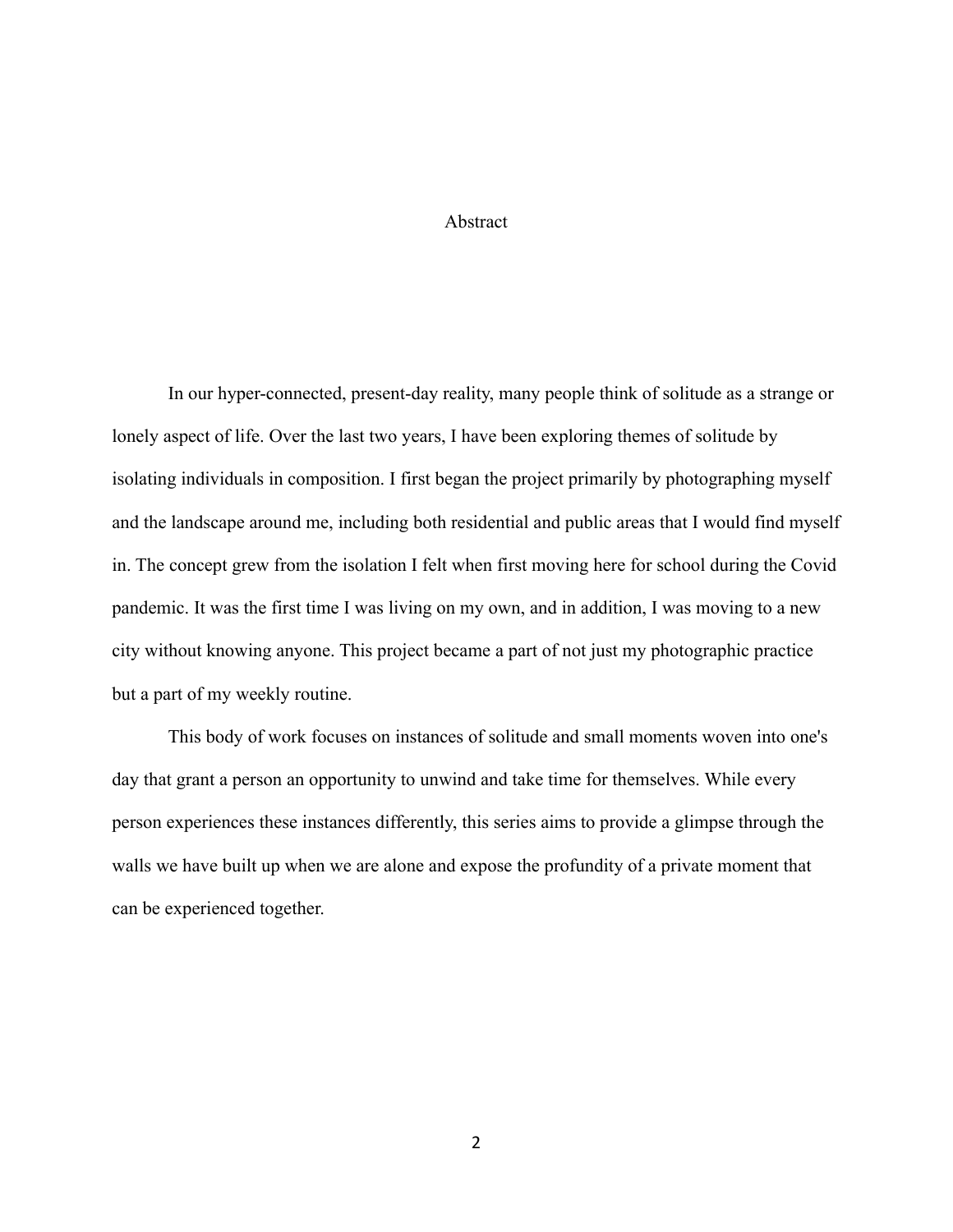### List of Figures

- Fig.1, The Meadow, 2020, 8
- Fig. 2, Untitled, 2021, 11
- Fig. 3, Untitled, 2021, 3
- Fig. 4, Untitled, 2021, 10
- Fig. 5, Untitled, 2022, 1
- Fig. 6, Untitled, 2021, 11
- Fig. 7, Untitled, 2021, 12
- Fig. 8, Untitled, 2021, 1
- Fig. 9, Untitled, 2021, 11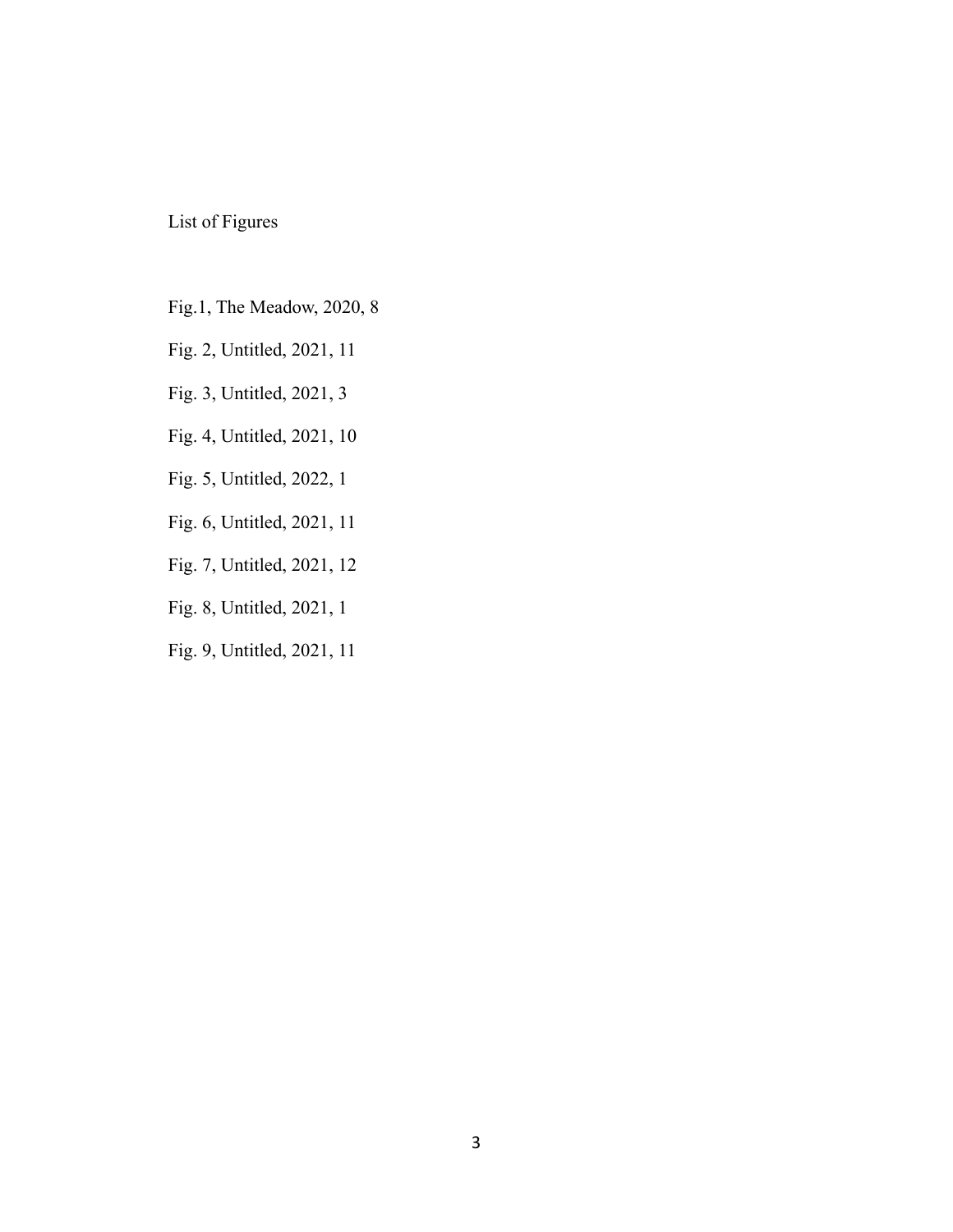In our hyper-connected, present-day reality, many people think of solitude as a strange or lonely aspect of life. Even throughout the isolation brought about by the global pandemic in the last few years, people struggle with the thought of being by themselves, disconnected from the world around them. It seems like no one else is experiencing these same feelings, leading to a more uncertain and negative perception of solitude.

Over the last two years, I have been exploring themes of solitude by isolating individuals in composition. At the beginning of the project, I primarily photographed myself and the landscape around me, including residential and public areas in which I would find myself. Before this project, I had never included myself in my images, but I thought it would be a challenge not only to ask others to be open in front of the camera but also for me.

The concept grew from my isolation when I first moved to Rochester for school. It was the first time living on my own, and in addition, I was moving to a new city without knowing anyone. With Covid still leaving the world sheltered in their homes and while I was attending predominantly online classes, I found myself in new physical and mental spaces. This project became a part of not just a photographic practice but a part of my weekly routine. Besides shooting in my apartment, I would set out to drive around the hours of dusk and dawn, searching for places that could evoke the same or similar feelings I had felt throughout the week. The feeling of uncertainty about the future played a pivotal role in my work in the beginning and carried throughout the project as it progressed.

As the project continued, I became more comfortable in front of the camera. I would not necessarily say I was ever acting or "playing a part," but I created visual representations of my state of mind. This relationship is an essential and defining aspect of my work, allowing me to be as vulnerable as the people I photograph, balancing the scales and ensuring comfort between

1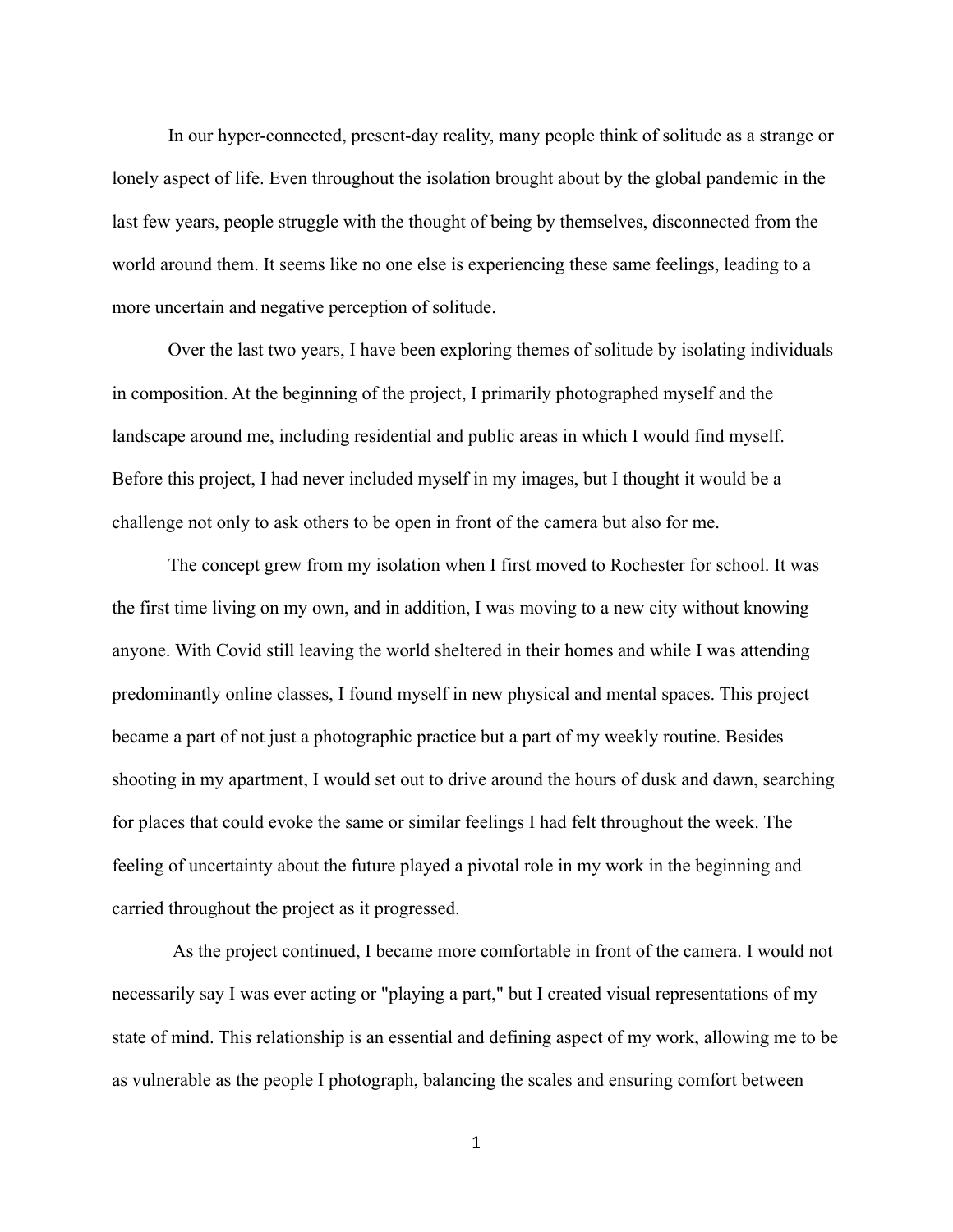myself and the subjects. A close interaction between two people is usually somewhat intimate, whether that be a friendship, relationship, or something else. I wanted to create an environment, not just visually but personally with the people I chose to photograph. This in turn created a place where we both could feel at ease about this brief interaction. The project expanded to photographing others in their private residence or locations that could metaphorically represent their mentality when feeling isolated and uncertain.



Figure 1

The Meadow, 2020

*The Meadow* was one of the first photographs I composed when beginning this project in Rochester. It is a self-portrait and is still one of my favorite images I have created during my time here. It explores themes not just of solitude but of the unknown and the unexplored. This image takes place early in the morning, just as the sun rises over the trees behind the landscape. The golden spotlight of the sun hitting the field struck me as I drove by, and I immediately pulled over. I positioned myself in the center of the dampened grass still wet with morning dew, and hit the shutter. Looking back on this photograph, I did not know what I was creating that late August morning. It was not until the project progressed that I began to understand: that the faceless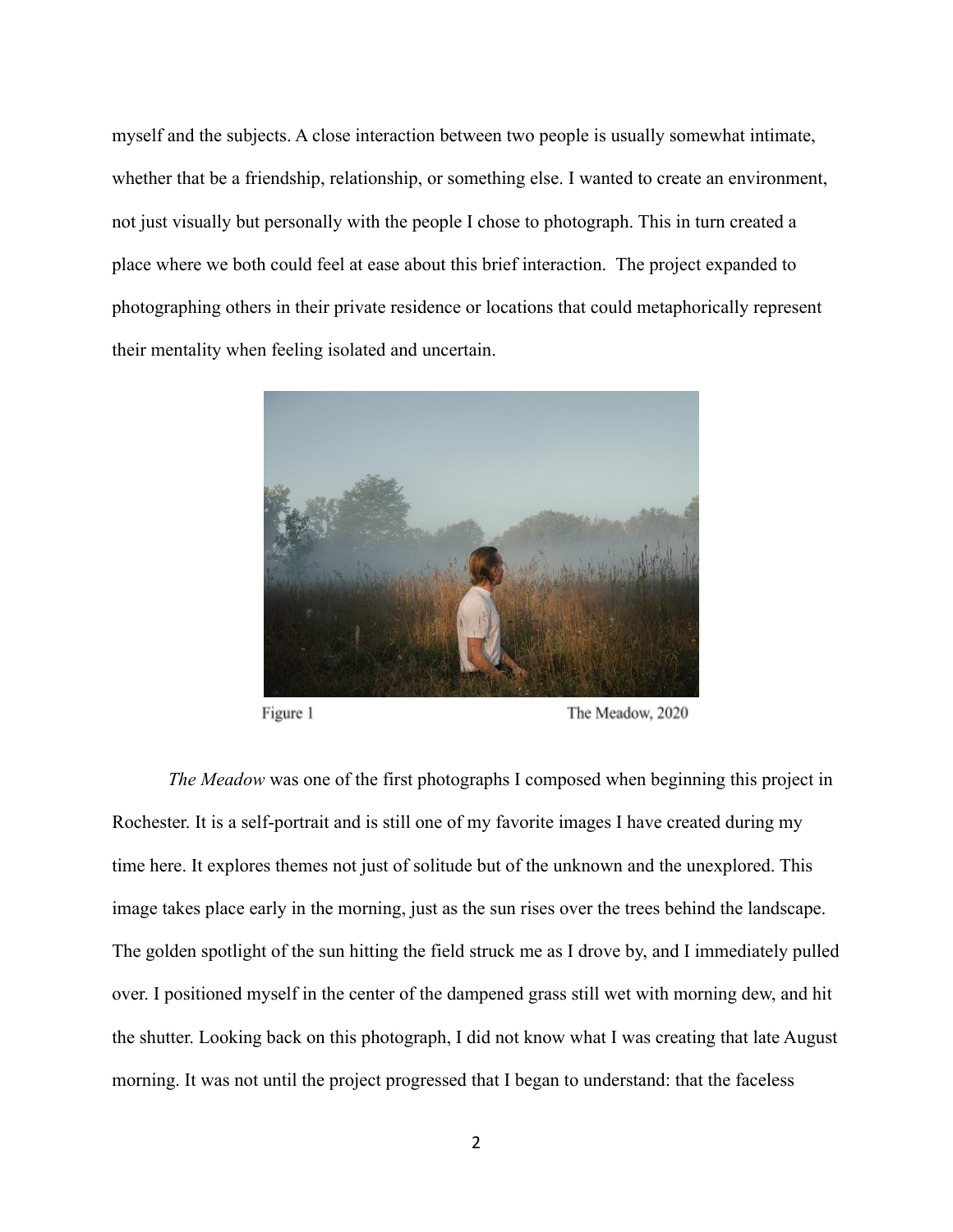figure in this enigmatic landscape metaphorically represented where I was mentally then. I was looking into the unknown of what my life was about to be, something beautiful but unfamiliar. When discussing her series *Untitled Film Stills*, Cindy Sherman stated, "What I did not want were pictures showing strong emotions, which was rare to see; in [film stills,](https://www.moma.org/learn/moma_learning/glossary/) there is much overreacting because they are trying to sell the movie." Much like Sherman, I am not trying to convey a heavy emotional draw with my work through facial expressions. Instead, I engage with people through the atmosphere and settings throughout the photographs and allow people to place themselves within the frame and understand the story through gesture, location, and the unfamiliar.

This work focuses on instances of solitude, small moments woven into one's day, which grant a person an opportunity to unwind and take time for themselves. While every person experiences these instances differently, this series aims to provide a glimpse through the walls we have built up when we are alone and expose the profundity of a private moment that people can experience together.

In *On Solitude, Conscience, Love and Our Inner and Outer Lives*, Ron Haflidson argues against the dangers of replacing moments of solitude with constant connection. Many people think that connecting with others should be a continuous practice. Haflidson points out that to further connect and understand another, a person must first understand themselves. Haflidson discusses the importance of instances of self-reflection and realization throughout the text.

We frequently connect back with ourselves as a part of our daily routines. Whether it be a break after work, on your drive home, or even in the bathroom, it is in these moments that people can relive and resonate with themselves. In the psychological study *By myself and liking it? Predictors of distinct types of solitude experiences in daily life,* researchers focus on identifying

3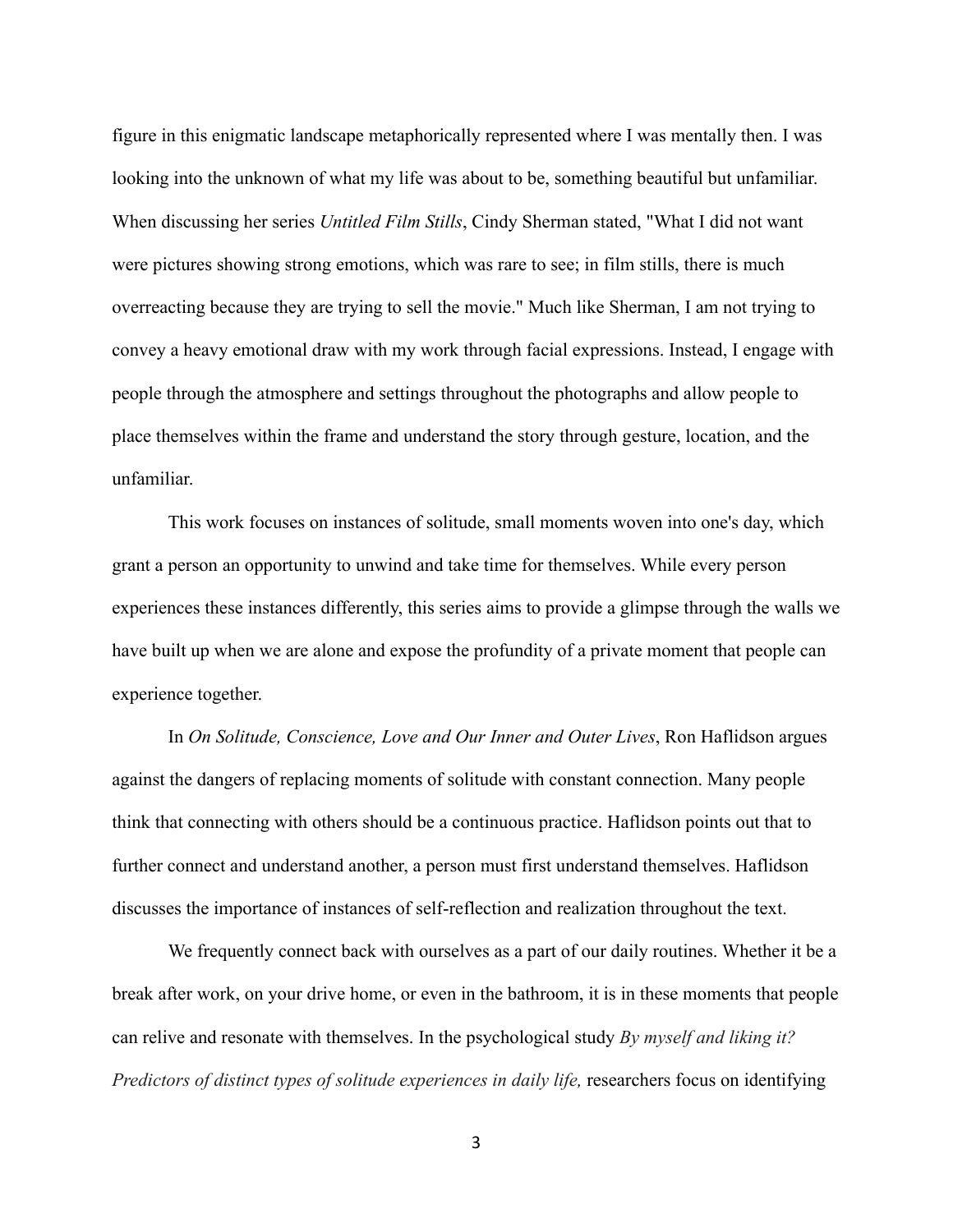both positive and negative experiences of solitude in everyday life, recognizing patterns of individuals to determine how and who deal with isolation negatively versus people who experience it positively. This experiment exposed the extremes of this state of being, concluding that most people who had time to themselves felt a sense of relief. Many people seem to think of solitude as a negative aspect of one's character, while in reality, most people need to take time to themselves to readjust and step back from their daily routines.

In the article *Nostalgia: Past, Present, and Future,* the argument is that "nostalgia is essentially positive, allowing people to be "self-relevant, and social emotion serves essential psychological functions.<sup>1</sup>" The authors discuss nostalgic events through moments of solitude; nostalgia offers a person time to remember and resonate with instances of the past and move forward with a new understanding of both the present and future. While nostalgic fantasies have positive and negative attributes related to memories from one's history, it is in these moments that a society or group can share these feelings and connect with others. Revisiting these thoughts alone can help a person reach their conclusions when remembering moments from their past. When people can come together with others who have experienced similar circumstances, they grow together through these shared experiences. The photographs that I create do not exist in a specific time but rather a state of being, representing the progression of life through these shared instances. I hope that people can connect with the work visually and personally, relating experiences of their own to those expressed in these photographs.

When discussing aspects of nostalgia, American literary critic Fredric Jameson*'s "Nostalgia for the Present* states," "it can first and foremost be defined as a perception of the present as history: that is, a relationship to the present which somehow defamiliarizes it and

<sup>1</sup> Constantine Sedikides et al., "Nostalgia: Past, Present, and Future," *Current Directions in Psychological Science* 17, no. 5 (2008): pp. 304-307, [https://doi.org/10.1111/cdir.2008.17.issue-1.](https://doi.org/10.1111/cdir.2008.17.issue-1)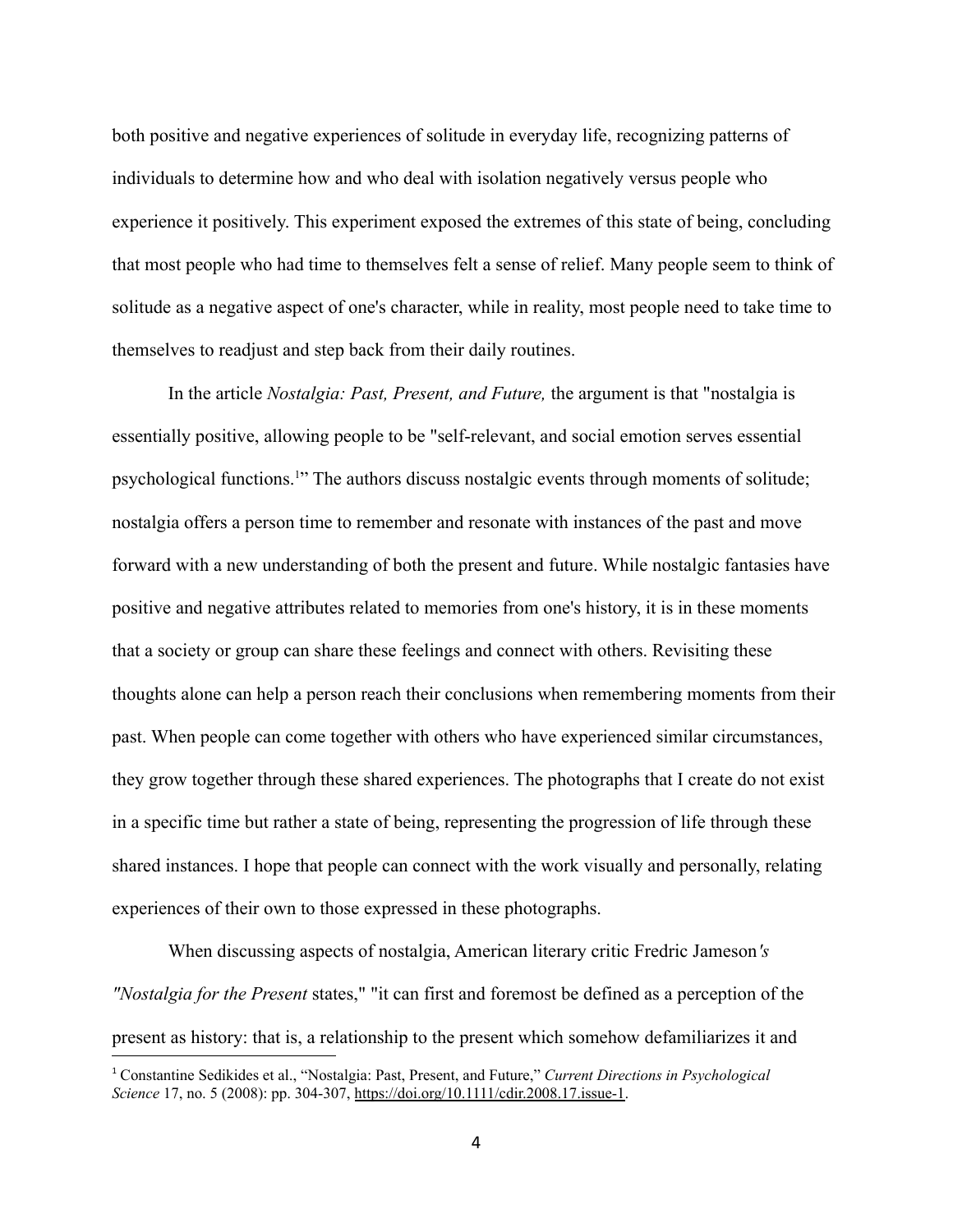allows us that distance from immediacy."<sup>2</sup> My work acts as a perception of a person's life, allowing an individual the opportunity to separate themselves from their own life and relate with that of the moment portrayed in the photograph. In turn, forming a new relationship between each person and image, presenting elements that can relate to each individual differently, hopefully provoking thought into a memory of the past or the present. Instances where I found myself reflecting on life, or a memory from the past were also moments that I was alone. The act of being secluded in a new place and in a new chapter of life, drew me more to my past than I ever expected. It was in these moments where I was inspired to create photographs of the present that represented me longing for my own past. I wasn't wanting to go back in time, rather reignite a certain feeling or emotion from the past. With my work I think a sense of longing for something else, something more, is a prevalent theme throughout the images. Unsure of the future, while figuring out the present.

In chapter 4 of *Photography, Narrative, Time: Imaging our Forensic Imagination*, Greg Bettye, argues that the genre of narrative photography captures the specious present, a term E. Robert Kelly describes as an interval of time experienced in the seeming present. This speciousness can also speak to the past or future, thus conflicting the reality of the actual time the photograph was created and inherently constructing a vague or new interpretation of the moment photographed. Having an image exist in the "specious present," the actual time and date of the image are unknown, creating a place of self-exploration and discovery. Bettye states, "The present, then, lacks duration because it is no more than the interface between the future and the past; the past has neither duration nor any other property…."<sup>3</sup> Time is an attribute of life; each person undergoes this endeavor personally and tries to hold onto different stages that they find

<sup>2</sup> Frederic Jameson, "Nostalgia for the Present," in *Postmodernism, or, the Cultural Logic of Late Capitalism* (Verso, 2019), p. 192.

<sup>3</sup> Greg Battye, ed. 2014. *Photography, Narrative, Time: Imaging Our Forensic Imagination*), p. 74.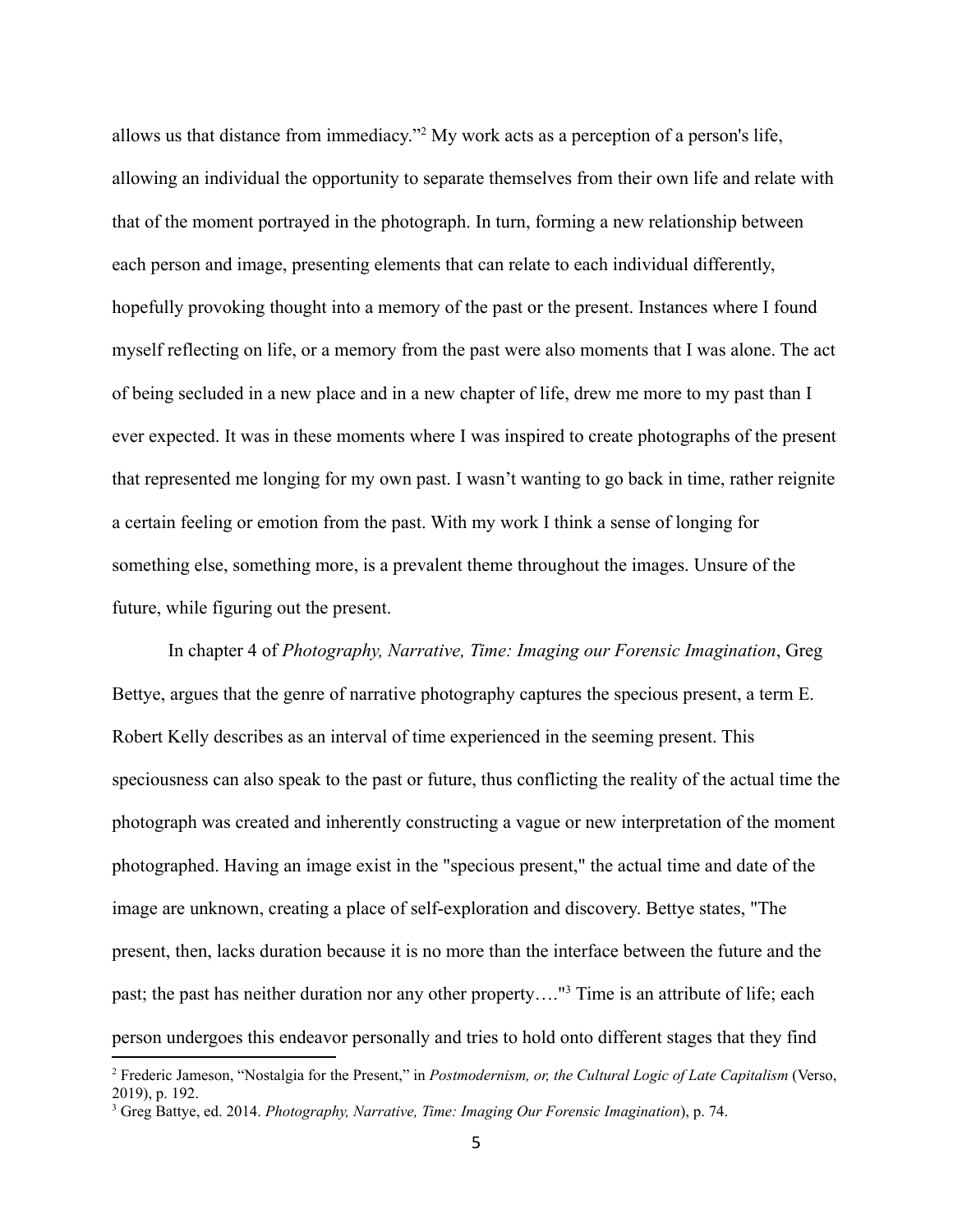comfortable or memorable. Regarding time in images, Gregory Crewdson says, "Since a photograph is frozen and mute since there is no before and after, I don't want there to be a conscious awareness of any literal narrative. And that's why I really try not to pump up motivation or plot or anything like that."<sup>4</sup> Thus creating our own time in the present from the past or even looking forward to the future.



Figure 2

Untitled, 2021

For Cheyco Leidmann, the goal of his work is to display an inner experience to make space for a viewer to "feel the same thing he felt" when making the work, bringing them into his internal landscape.<sup>5</sup>. In some circumstances, work that reflects some personal aspects of the photographer tends to resonate with others on a deeper emotional level. Granting access to a part of them, even if it is just a tiny detail of one's life, allows art to have a greater connection with its audience. The photograph then acts as a form of communication without words; the work shares

<sup>4</sup> Hatty Nestor, "Gregory Crewdson: 'I Wanted the Photographs to Feel like a Suburban Window, to Give a Sense That the Viewer Is Looking into a World'," Studio International: Visual Arts, Design and Architecture, https://www.studiointernational.com/index.php/gregory-crewdson-interview-cathedral-of-the-pines-photographers-g allery-london.

<sup>5</sup> Allyn Salo Salomon, "Settings," in *Advertising Photography* (100 Park Avenue, New York, NY: Amphoto Books, 1987), p 146.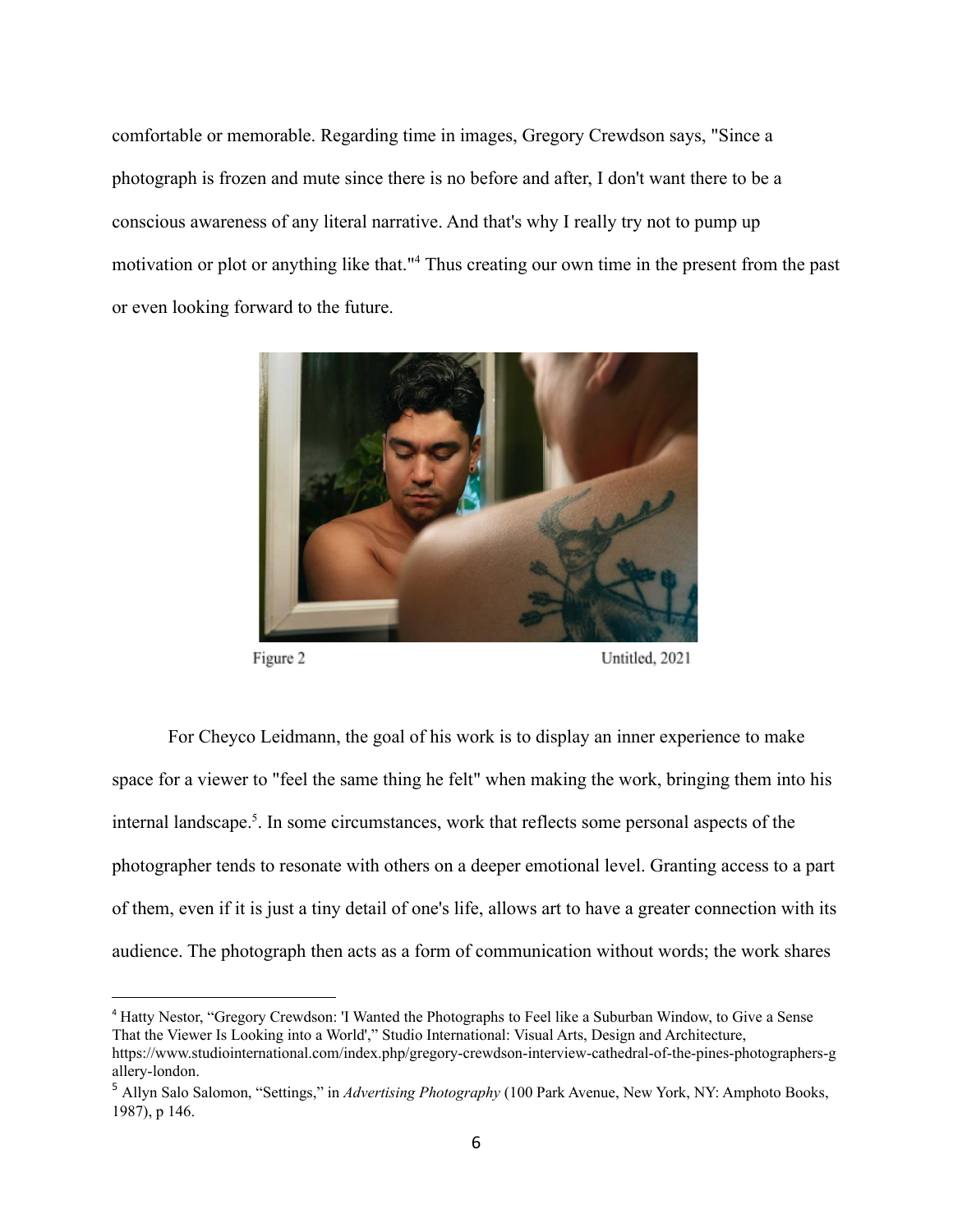a certain feeling or experience that a person can indicate by viewing the image. A visual representation of a person's life or understanding, whether a literal display or a metaphorical one, does not just connect to the artist but also to the people who view their work. (Fig.2) is an example of linking two stories to create an entirely new narrative, not just a collaboration between the artist and the viewer, but of myself and the model presented in the photograph. The initial idea for this photograph changed on the day of the shoot. Upon arriving at his house, I could tell by his attitude that something was wrong. After a long talk, we came up with a new direction for the photograph. I decided to photograph him up close without a shirt on, standing right in front of his bathroom mirror, looking away from his reflection. I wanted the image to represent the vulnerability and uncertainty that he felt that day, creating a visual representation of a private encounter with oneself.

American Realist painter Edward Hopper created work that has an inherent visual discrepancy between the way things appear to casual observers and the way they are. This work presents a duality between mundane and mysterious, creating a space to question the image.<sup>6</sup> Highlighting the subtle details within his beautifully composed scenes leaves the story or meaning of the image ambiguous. Hopper created these beautifully crafted scenes referencing the natural world, containing prolific stories from his internal landscape. His paintings are not just representations of what he saw but rather interpretations of everyday life that he gave meaning and voice to through his artwork.<sup>7</sup>. Hopper did not just depict a scene but rather a feeling. He leaned into the emotional draw of his life and illustrated that through his medium.

<sup>6</sup> Erika Doss et al. *Edward Hopper: A Fresh Look at Landscape*, edited by Küster Ulf (Berlin: Hatje Cantz Verlag, 2020), p 103.

<sup>7</sup> Ibid, p100-101.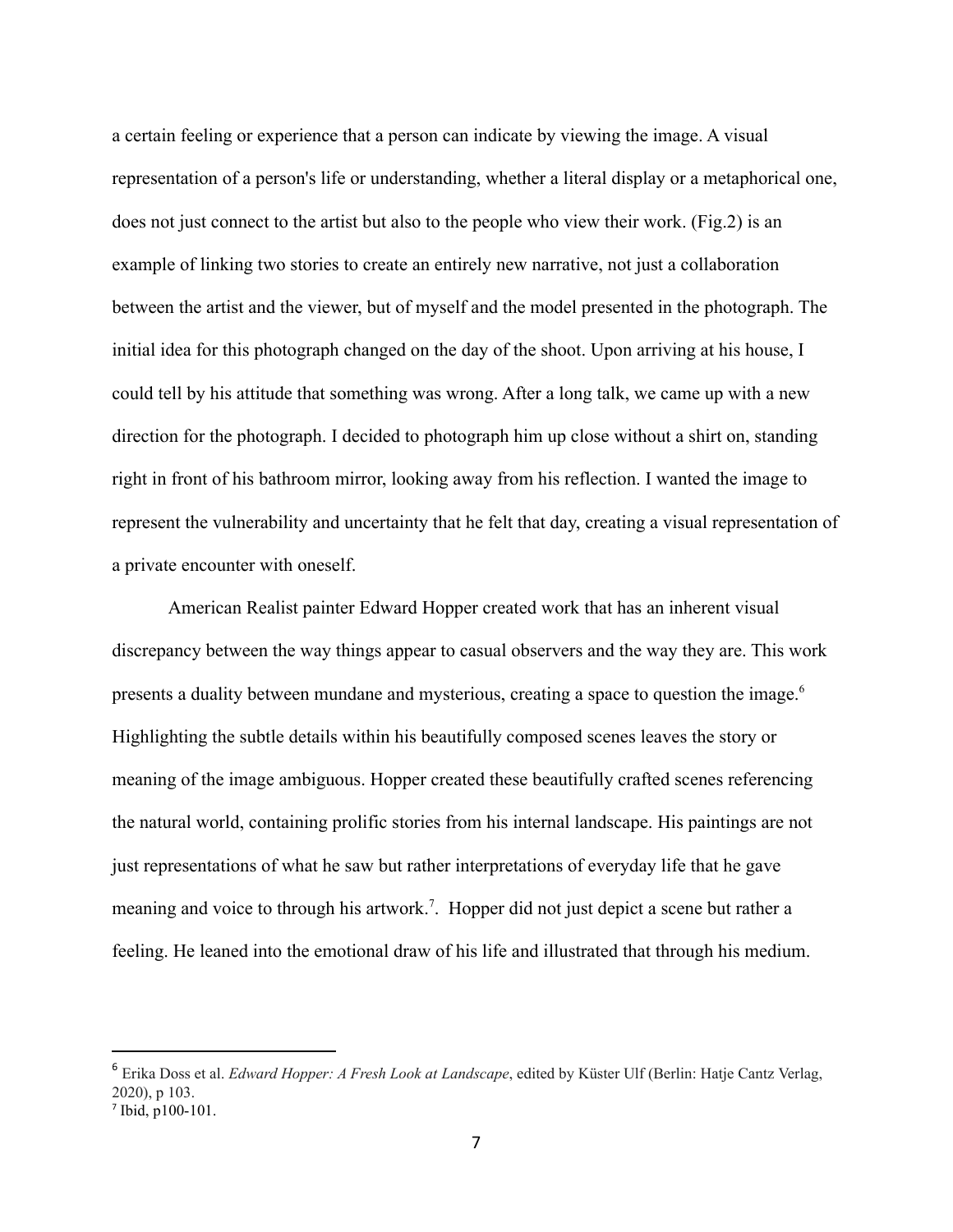Composing not just a symbolic image of introspection but also a literal visualization of an instance in time.



Figure 3

Untitled, 2021

For instance, with this photograph (Fig. 3), I wanted to emulate a moment of pause at the crossroads of movement. I had imagined a woman sitting in her car stopped at a traffic light, gazing out the window to decompress or replay instances from her day on the drive home. The lighting in the image was intended to resemble street lights or headlights from another car. The lighting creates the illusion that even though she is still, the world around her is still in motion. This is acting metaphorically to how even with the chaos and actions of life, we can find brief points of introspection throughout the day that allow us the opportunity to reflect and deepen our understanding of not just ourselves but of others.

We engage in metaphorical efforts aimed at expanding our modes of knowing<sup>8</sup>. We use metaphor to deepen and broaden our knowledge of life through things we see, read, and hear to understand what is presented to us. When looking at art, our primary connections become

<sup>&</sup>lt;sup>8</sup> Gemma Corradi Fiumara, *Psychic Suffering* : *From Pain to Growth* (London: Taylor & Francis Group, 2015), p.117.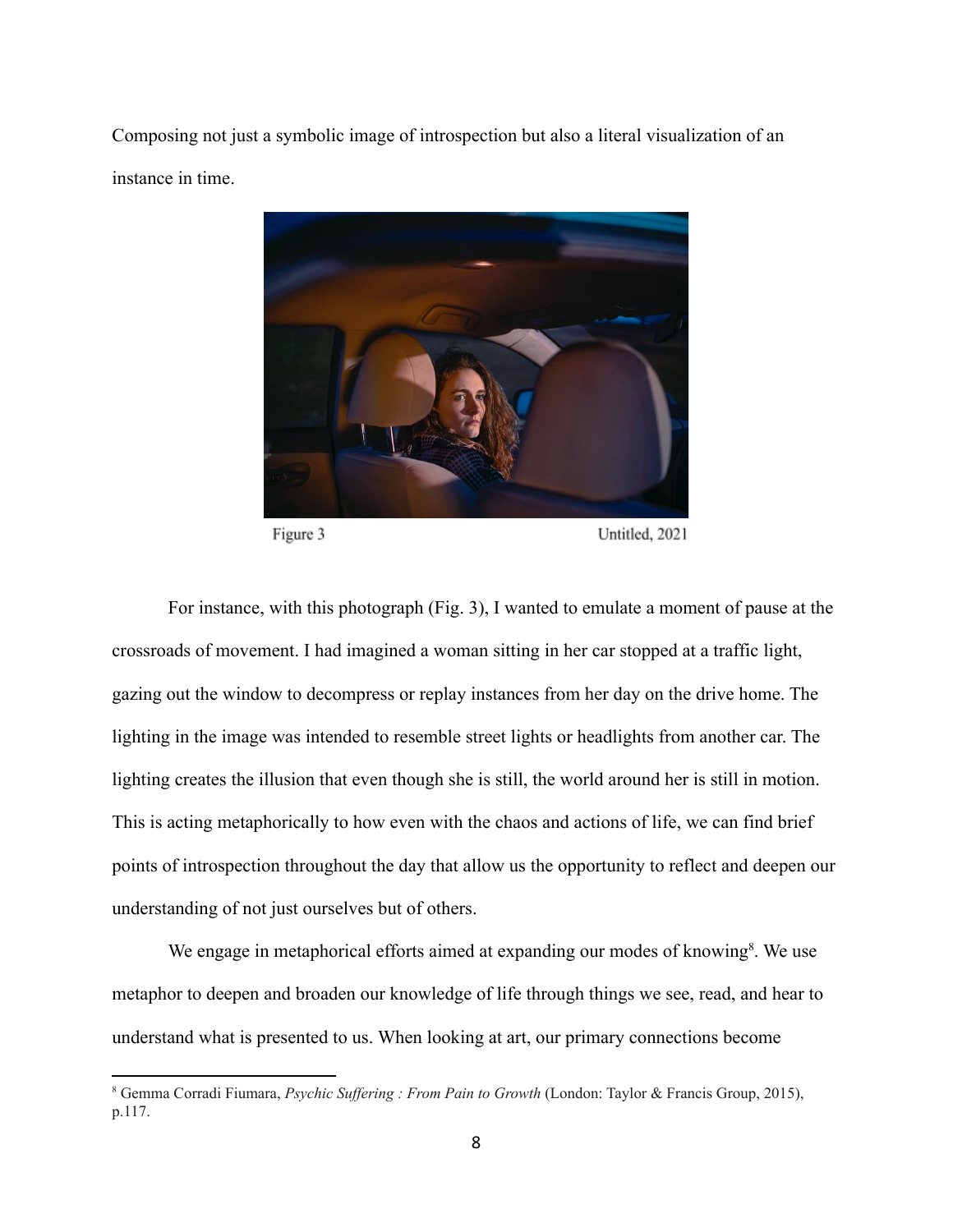obscured, questioning if our interpretation of a work is correct and wondering about its intent.<sup>9</sup> Thus, creating a link between our personal stories and the artist's narrative deepens our connection with the work by relating to it both visually and emotionally.

When we try to understand the intent behind a work, we fuse our personal experiences with the artist's concept, combining our narrative with theirs, thus constructing our meaning and understanding of the work. "What the artist attempts to do is to try and tell a story. Attempting to give physical expression to a story that's internal."<sup>10</sup>Arguably the most popular medium for this occurrence today would be through cinema. When we turn on our television or go into the theater, we become immersed in a multisensory experience, transporting us into another world, visually engaged with the story unfolding before our eyes. We can relate to characters, instances, and themes throughout the feature, tying them to our experiences.



Figure 4

Untitled, 2021

<sup>&</sup>lt;sup>9</sup> Ibid, p. 118.

<sup>&</sup>lt;sup>10</sup> Hatty Nestor, "Gregory Crewdson: 'I Wanted the Photographs to Feel like a Suburban Window, to Give a Sense That the Viewer Is Looking into a World'," Studio International: Visual Arts, Design and Architecture, https://www.studiointernational.com/index.php/gregory-crewdson-interview-cathedral-of-the-pines-photographers-g allery-london.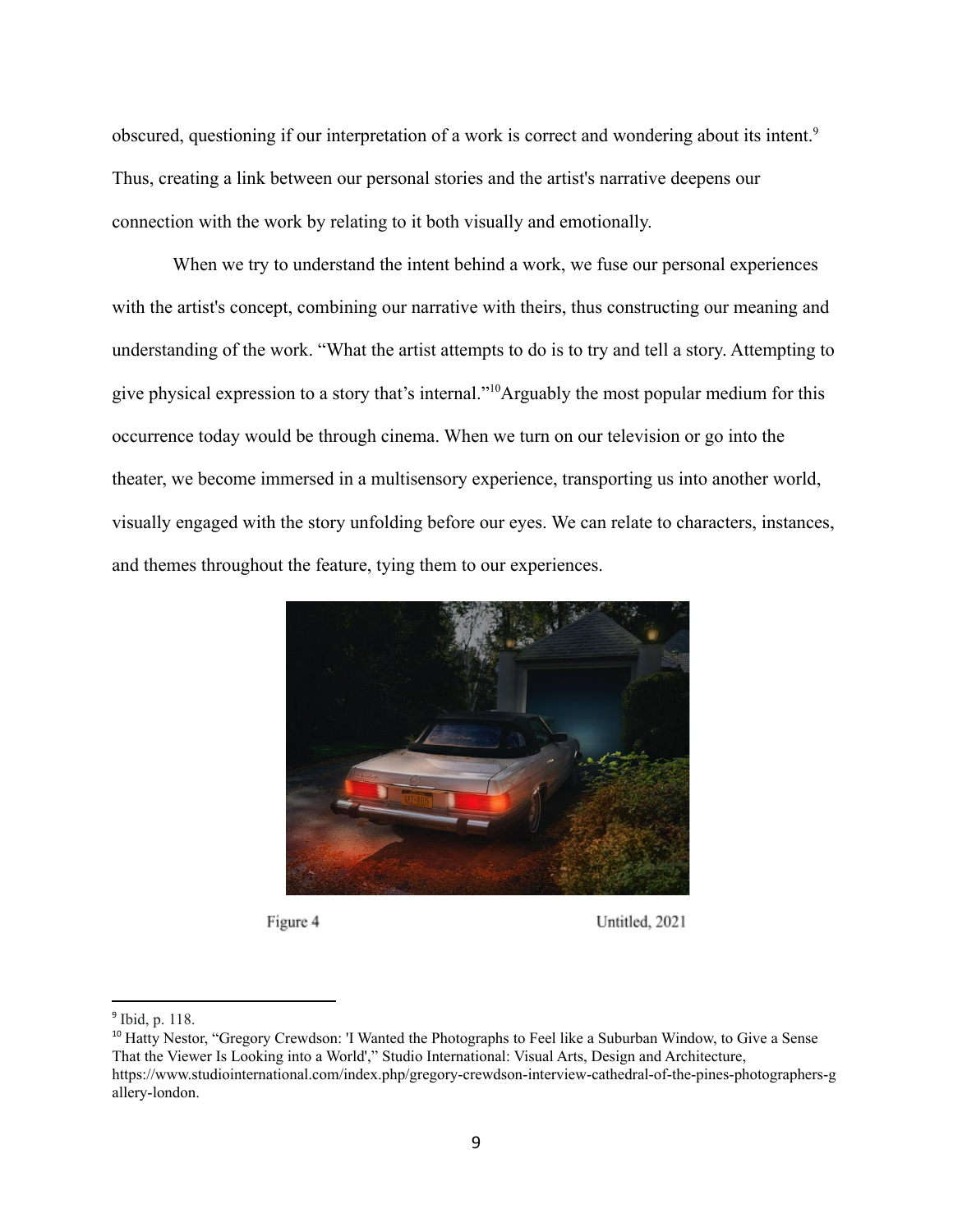Like cinema, photography takes a person on a journey into a story. It is transporting them out of their own life into the world of another. The genre of cinematic or narrative photography enables people to place themselves within the frame, creating a story that they resonate with through the medium of photography. Images that do not include a figure generate a break of ambiguity and introspection, a pause between "scenes." This allows one to unpack elements from the current photograph while also relating aspects to other images in the series. With the inclusion of these photographs, the story stays vague. However, it gives a context of place, intertwining storylines together, letting an overlap occur between the people and places within the images.

One of the key elements in my work is that the time of day stays constant throughout these images. I do so by photographing around the hours of dusk and dawn, bridging the ideas together through a shared time. I keep the time of day consistent, connecting the images using artificial and natural light. My intent behind this is to depict individual moments from each person, creating a sense of community and togetherness within moments of solitude, all happening within an hour. With the photographs overlapping in time, each image tells an individual story. Whether it be about a person or an environment, the scene is still, but the story is fluid. I am creating an extended time and space *Within the hour*.

American photographer Gregory Crewdson is best known for his dramatic cinematic staged scenes of suburbia. His surreal images are often melancholic, offering ambiguous metaphorical suggestions that blur the boundaries between fiction and reality. Crewdson sets the psychological and emotional isolation of his subjects against the vast landscape of the natural world, creating a still tension in his work that engages with the viewer. It gives us space to consider the circumstances of each scene while also drawing us into the stillness and familiarity

10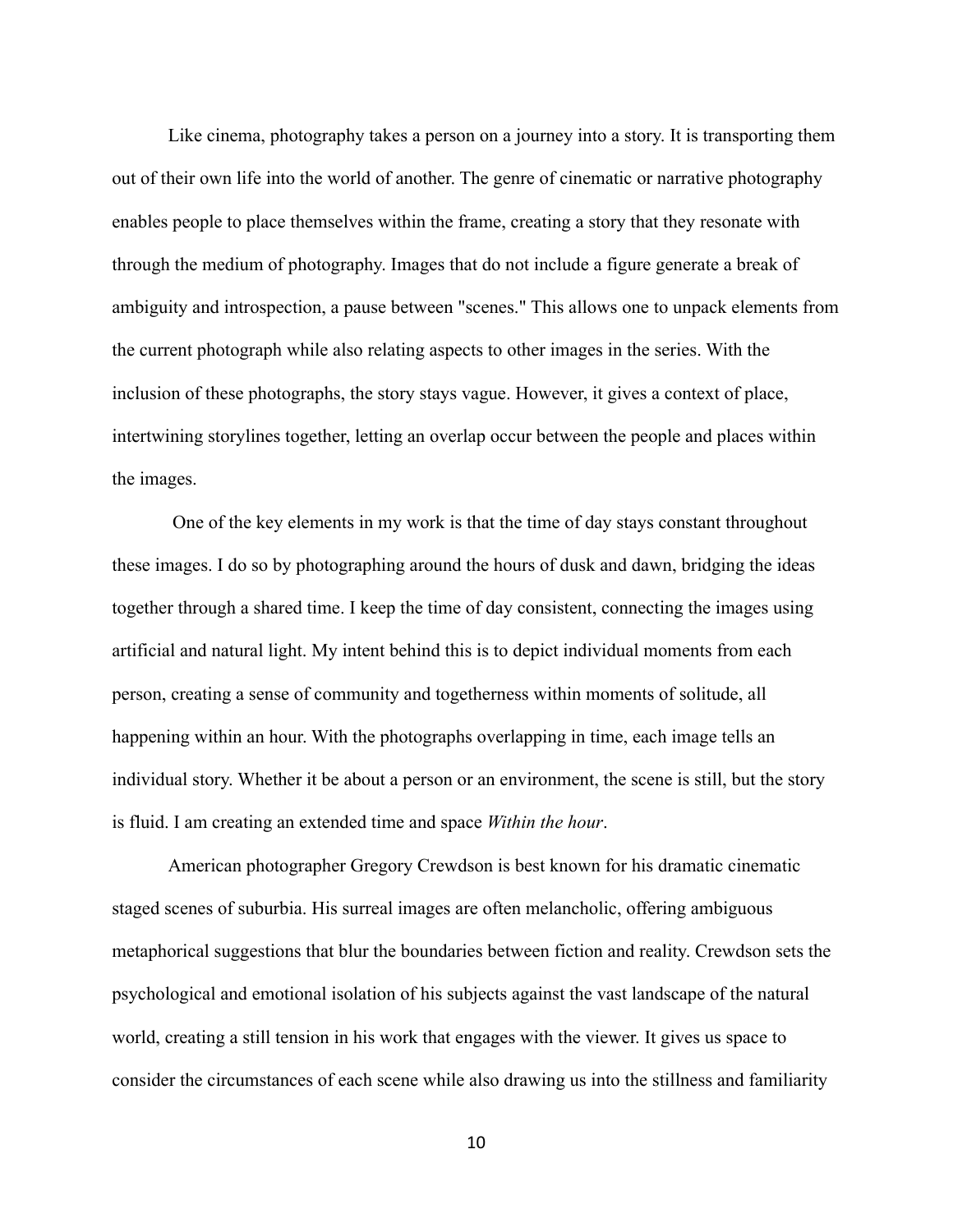of the photograph as if it were a memory. Crewdson stated in an interview with Hatty Nestor, "Solitude is tied into the medium. Generally, most photographers are drawn to the medium by some separation they feel from the world. The act of putting a camera in front of one's eyes is an act of separation." In my work, I focus on these occasions people take to reflect, and it is when a person can take a step back and truly recognize the profundity of a situation. Crewdson tends to isolate people as if they feel lost to wandering the world alone. With this series, I am more invested in the positive attribute of the (isolated figure) and how within these moments of solitude, a person can connect not just with themselves but with the world around them.



Figure 5

Untitled, 2022

Film scholar Steven Jacobs argues that film stills "give rise to mystery and tension, by having the subject frozen in time and motion and leaving the audience wondering what exact moment they are a part of"<sup>11</sup>. He highlights how a still photographer operates as a director, arranging and setting the scene to encapsulate somehow the narrative that played out in the film.

<sup>11</sup> Steven Jacobs, *Framing Pictures Film and the Visual Arts* (Edinburgh University Press, 2014), p 119.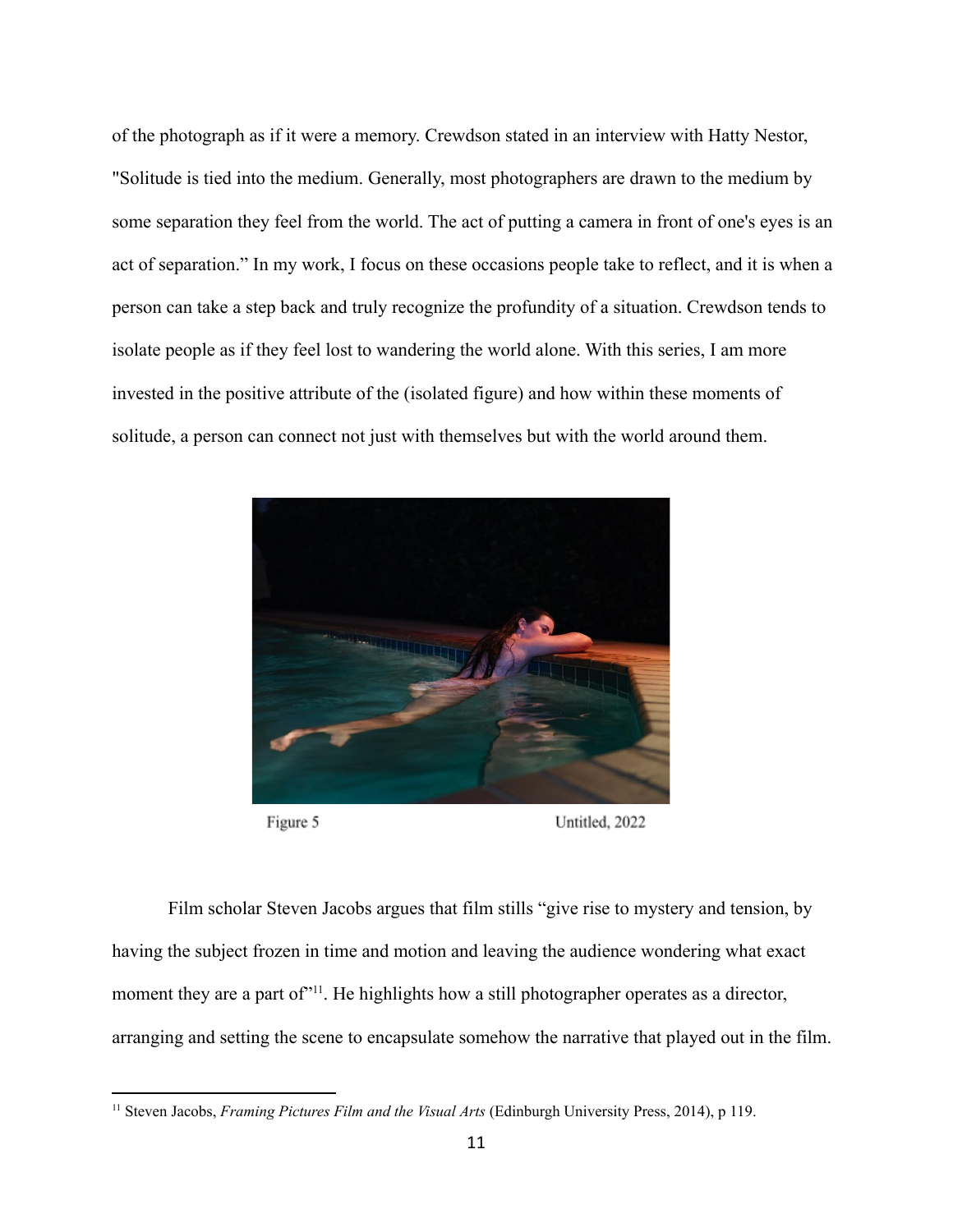Unlike film stills, my work is not a re-creation but captures a frozen moment with no beginning or end (Fig. 5). The viewer is placed in a transitional space, not knowing the circumstances that unfolded before or after this moment.

Jacobs also posits that tangible photographs featured within movies, when presented, are mute, intransigent objects from the past.<sup>12</sup>. Referencing still images present in films allows the audience to stop and understand the importance of this shared moment and how it has affected the lives of people around them in this story. My photographs can act the same way, allowing the audience to resonate with the work and remind them of memories or instances from the past. The project emphasizes metaphorical glimpses of transition and introspection through the use of a subject in a landscape. When contemplating my images, I hope viewers can enter each photograph and relate aspects of their lives to those in the picture. Looking to one's past can take them out of the present to a more favorable moment in time, relieving them from pressures and constraints they are currently facing in life.<sup>13</sup>.



Figure 6

Untitled, 2021

<sup>12</sup> Ibid, p 121.

<sup>&</sup>lt;sup>13</sup> David Sander, and Nathalie Herschdorfer, *Emotions*.(Salenstein: Benteli, imprint of Braun Publishing AG, 2017), p 140.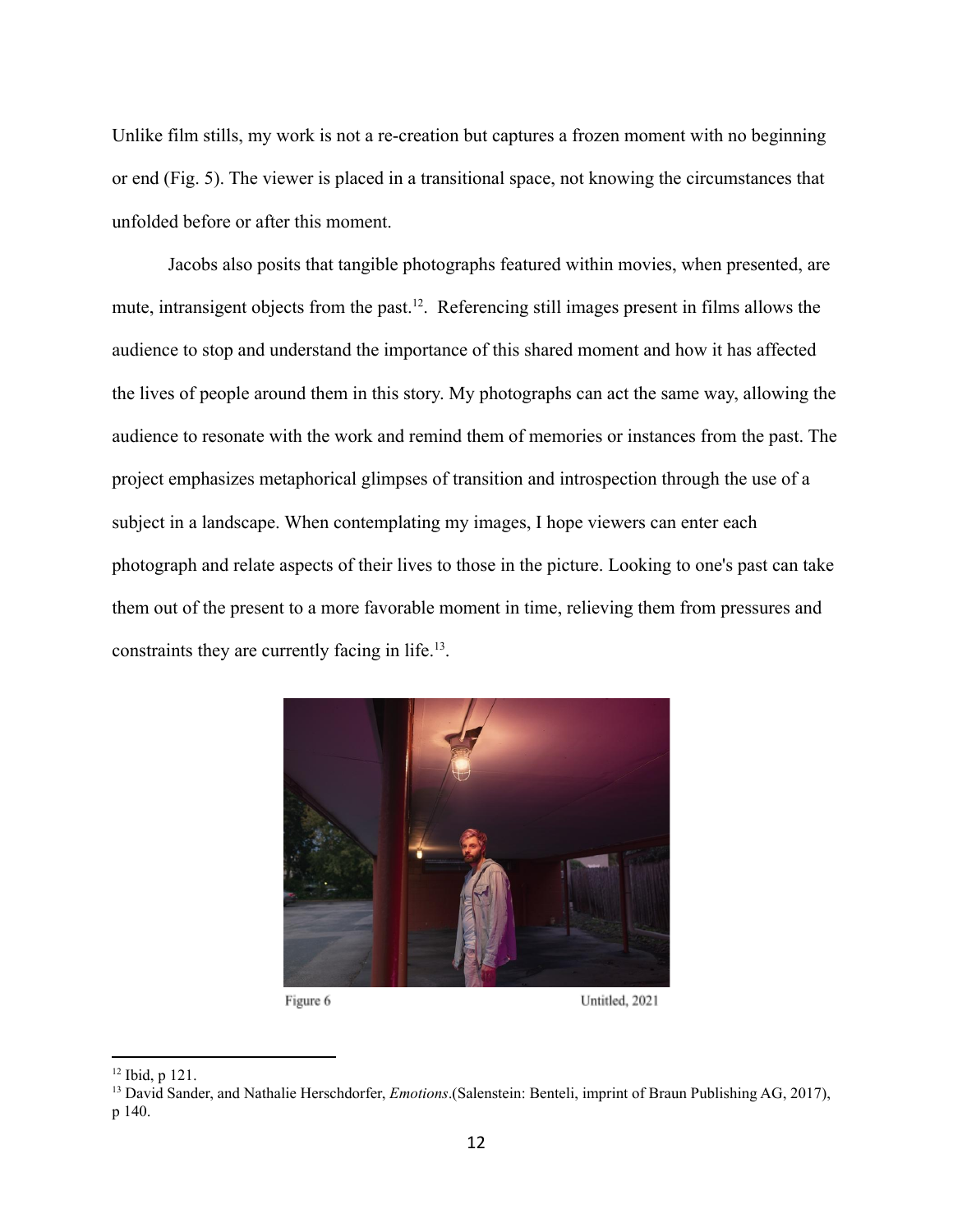This photograph (Fig.6) is set under a carport around the hour of twilight in an almost empty parking lot. I introduced artificial lighting to the scene creating a deep magenta hue that coats the scene. By introducing small amounts of light, I was able to blend the scene by matching the colors of the environment to those of the person within the frame. Thus, creating a staged image could also be a chance encounter. With each photograph, light and color play a crucial role in the atmosphere that I am trying to convey, lending a sense of drama while still being a practical and believable element. With this body of work, the visual time of the images is unclear. I intentionally omit objects and settings that could reference a specific date in time, giving the work a sense of timelessness, in turn maintaining a sense of mystery that allows people in the future to resonate more effectively with the work.

Walking the line of believability behind a highly staged image is difficult in photography. In *The Crooked Path*, Jeff Wall argues that the cinematic aesthetic approach to photography is compelling and part of the medium. It allows the audience to connect with the work instantly, but the subject matter and its importance make them stay and genuinely understand the intent and meaning of the photograph.<sup>14</sup> Photography, like cinema, takes the viewer on a journey through a story, transporting them into a world of another. The cinematic or narrative photography genre enables the audience to place themselves within the frame, creating an account that resonates with them through the medium.

The work of American photographer Philip-Lorca diCorcia encompasses both aspects of documentary and staged photography, lending his large-scale color prints a narrative mixture of truth and fiction. Philip-Lorca diCorcia's work is cinematic; he insists that his pictures suggest

<sup>14</sup> Jeff Wall, and Hans De Wolf, *Jef Wall: The Crooked Path* (Brussels: Bozar Books, 2011), p 148-150.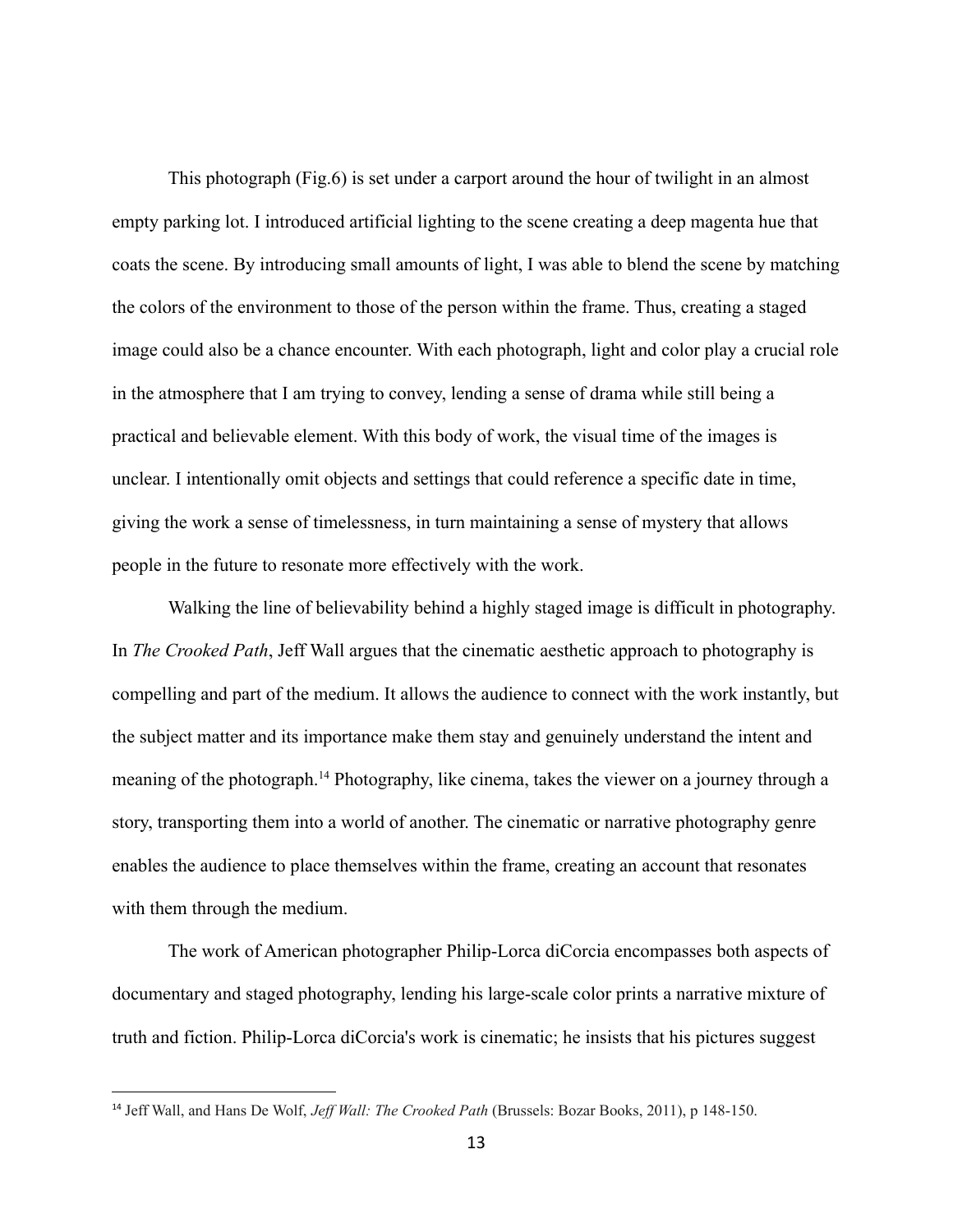rather than illustrate a complete narrative. He stated, "The more specific the interpretation suggested by a picture, the less happy I am with it."<sup>15</sup> I try balancing both metaphorical and literal expressions of space and emotion within the photograph with my work. When looking at this series, I hope people will not initially think about the construction of the image but, instead, the content.



Figure 7

Untitled, 2021

Figure 7 is an excellent example of an unspecified image because the only context given is visual. When approaching the concept of the photograph in Figure 7, I wanted both the identity of the person and their surroundings to be unclear, providing space in the photograph for people to fill in the unidentifiable context and environment with their own. The exaggerated lighting in this image underlines the theme of solitude. The figure in the photo is visible only through the backlit bus stop lights reflected in the disheveled glass behind her in this dark abyss. The light is

<sup>15</sup> Maria Short, Kartini Leet, and Elisavet Kalpaxi, *Context, and Narrative in Photography* (New York: Bloomsbury Academic), p. 154.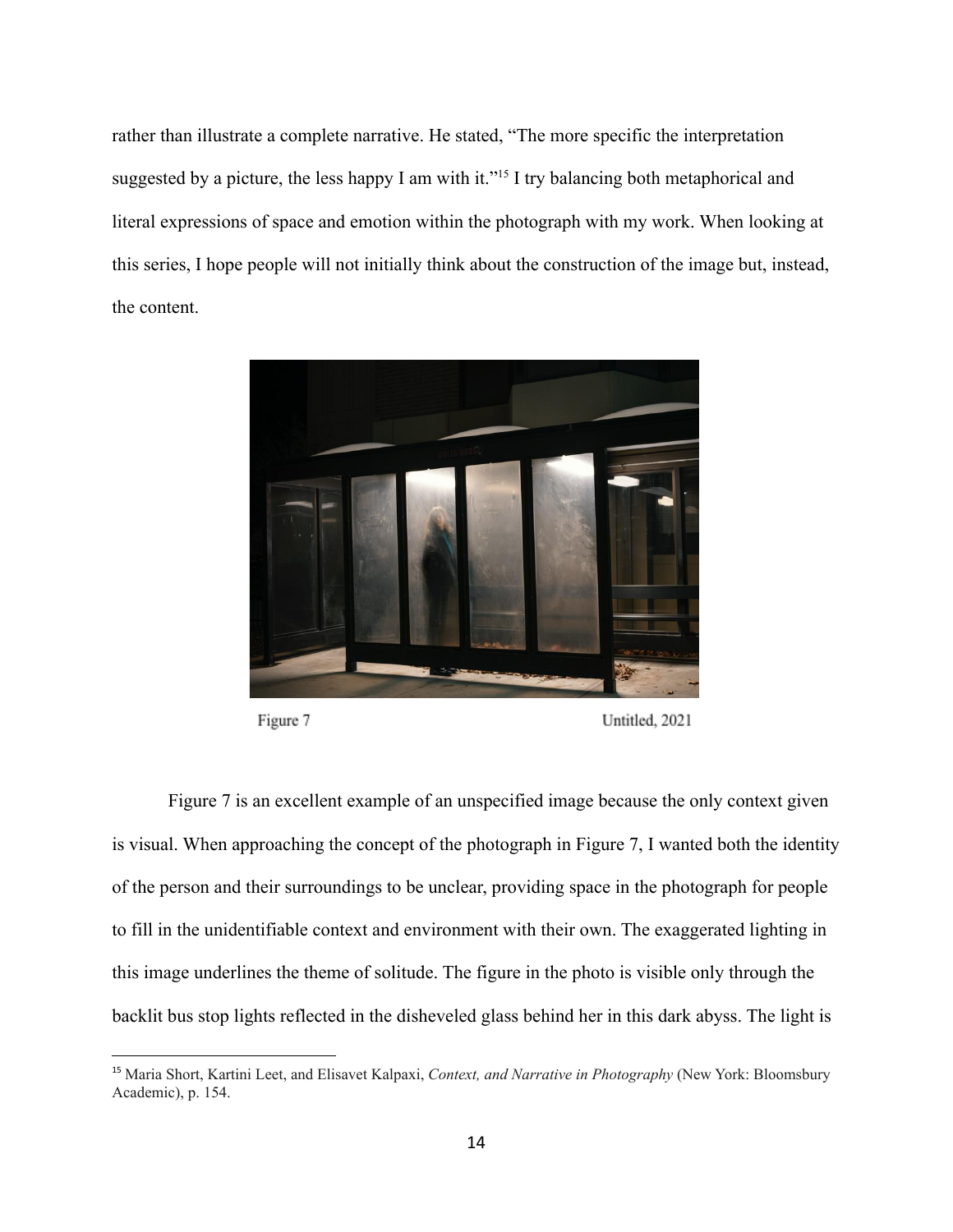receding as if there is no end to the vastness of the environment, representing not only this person literally but mentally indicating that something else might be in play.

*Wax & Jardins: Loneliness in the City* is a collection of 28 different artists. The book explores the strange dissociating effect of contemporary life, including imagery from photographers whose work falls in line with the genre of solitude and disconnection. In the section *Talking to Myself,* Andres Kreuge states, "talking to myself feels like a necessity because of the comfort and entertainment it brings, but at the same time, it is vaguely irritating and redundant."<sup>16</sup> Most people find comfort when alone by talking to themselves, both mentally and aloud. This section focuses on an individual's story or understanding of solitude. Whether it be a moment from their past or present, it is something they are dealing with currently.

Throughout my research of gestural demonstration, I found these writings that focus on different elements that propel people to act or present themselves in specific ways. Canadian American sociologist Erving Goffman argues about the believability and truth behind an individual's performance, appearance, and manner. 17 . These are crucial elements when observed and functioning in private and public spaces. When discussing how people present themselves in public, it seems that the majority of the time, it is always a kind of act formed by societal norms, but also self-interest, a way of blending in or sticking out from society.<sup>18</sup>. There is much more performance in public spaces than in private settings. When people are in the comfort of their environments, they are less likely to feel the need to "perform" for others.

<sup>16</sup> Alicia Framis, *Alicia Framis: Wax & Jardins: Loneliness in the City* (Amsterdam, The Netherlands: Artimo Foundation, 1999), p 10.

 $18$  Ibid, p 17-31. <sup>17</sup> Erving Goffman, *The Presentation of Self in Everyday Life* (London, England: Penguin Books, 1990), p 17- 31.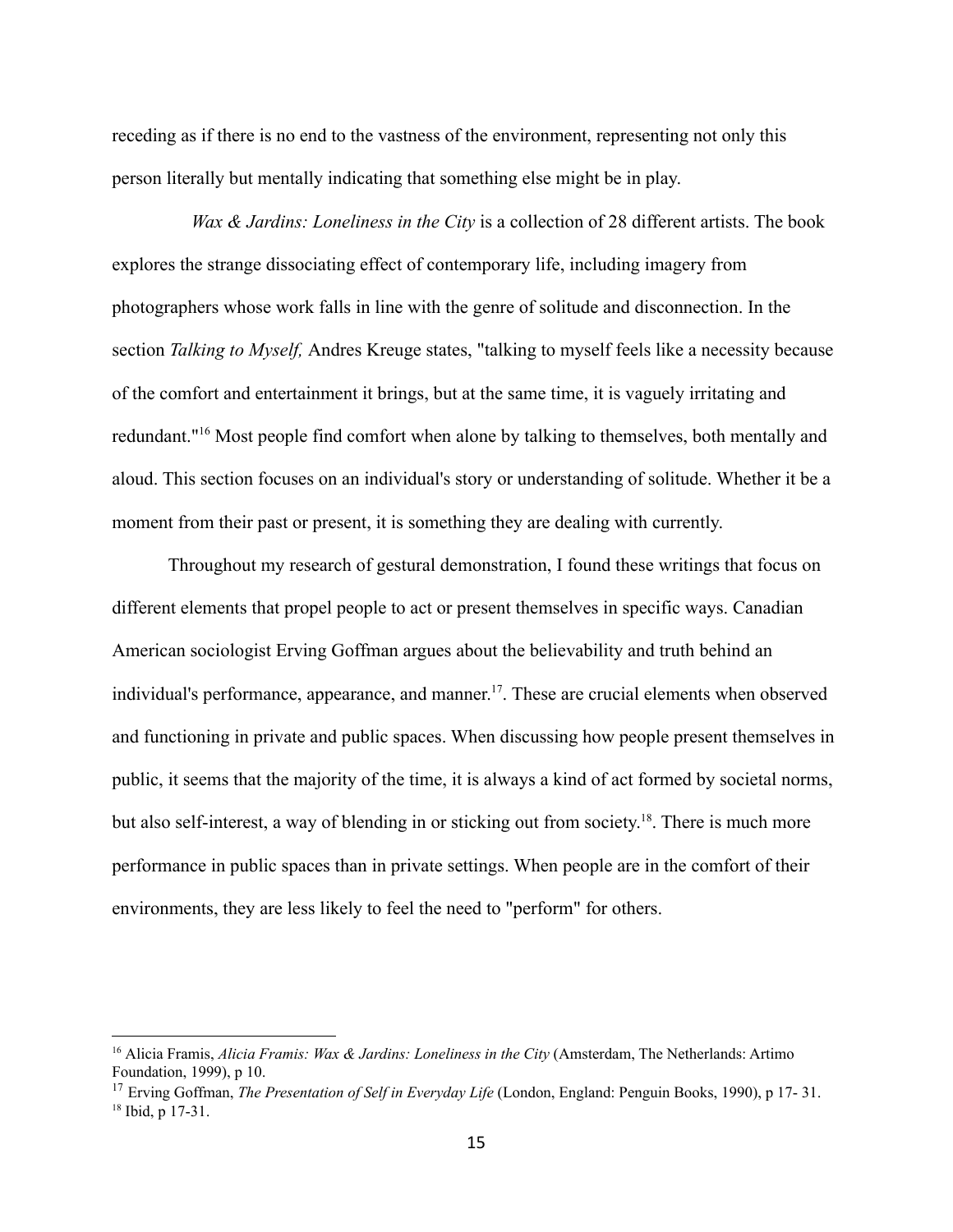

Figure 8



Untitled, 2021

When approaching the composition in Figure 8, the main focus was on the person's gesture, heightening the aspect of nonverbal communication through action. The gestural elements emphasize the narrative in this photograph, portraying a straightforward effort that is immediately identifiable, implementing these aspects of gestural expression within my work and exploring an individual's comfort in specific environments, in both public and private settings. Presenting a person in this way lends the photograph's interpretation to rely predominantly on the unknown elements rather than the literal action that is taking place. Having the scene in (Fig, 8) enter into a private space somewhat demonstrates how people are not filtering themselves for others but being true to who they are. This acts as an entry point for people to place themselves within the frame and understand the story through gesture, setting, and the unidentified.

This project has been one of the more vulnerable series I have created. I have found that the inclusion of self-portraiture in this series has allowed me to understand the comfort level of the people I photograph and visually act out emotions or a mental space that I have gone through. Granting me the opportunity to fully understand and relate with the people I have included in my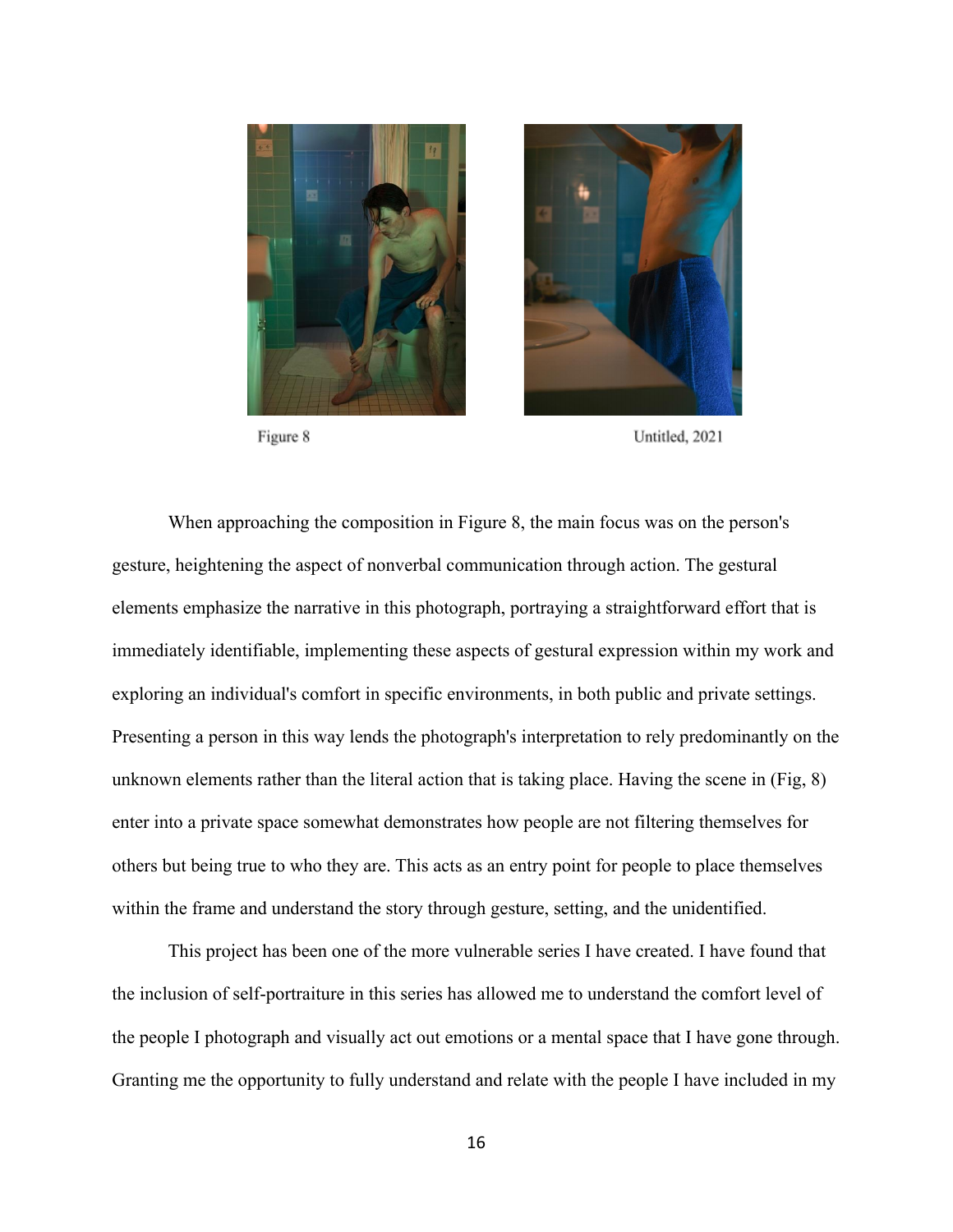work to bridge the emotional gap between photographer, subject, and viewer. Walker Evans stated, "leaving aside the mysteries and inequities of human talent, brains, taste, and reputations, the matter of art in photography may come down to this, it is the capture and projection of the delights of seeing; it is the defending of observation full and felt."<sup>19</sup> This project has taught me that it doesn't matter how technically strong or alluring a photograph is, if it doesn't capture the beauty in life even in grim moments the photograph isn't serving its purpose. I'm not saying that every image must be beautiful but rather each photograph has a function and no matter the story or subject, it encapsulates its own extortionary experience.

Frequently connecting with our interpersonal self's; can be a mental check in of reassurance. In moments of solitude and uncertainty a person can find beauty and meaning in their life, forming a stronger relationship with not just them but with the separation they feel from the world they live in.



Figure 9

Untitled, 2021

<sup>19</sup> "Walker Evans, *6th Avenue*, 1929, Gelatin Silver Print, 4 3/4x 7 5/16 in, J. Paul Getty Museum, [https://www.getty.edu/art/collection/person/103KF1.](https://www.getty.edu/art/collection/person/103KF1)